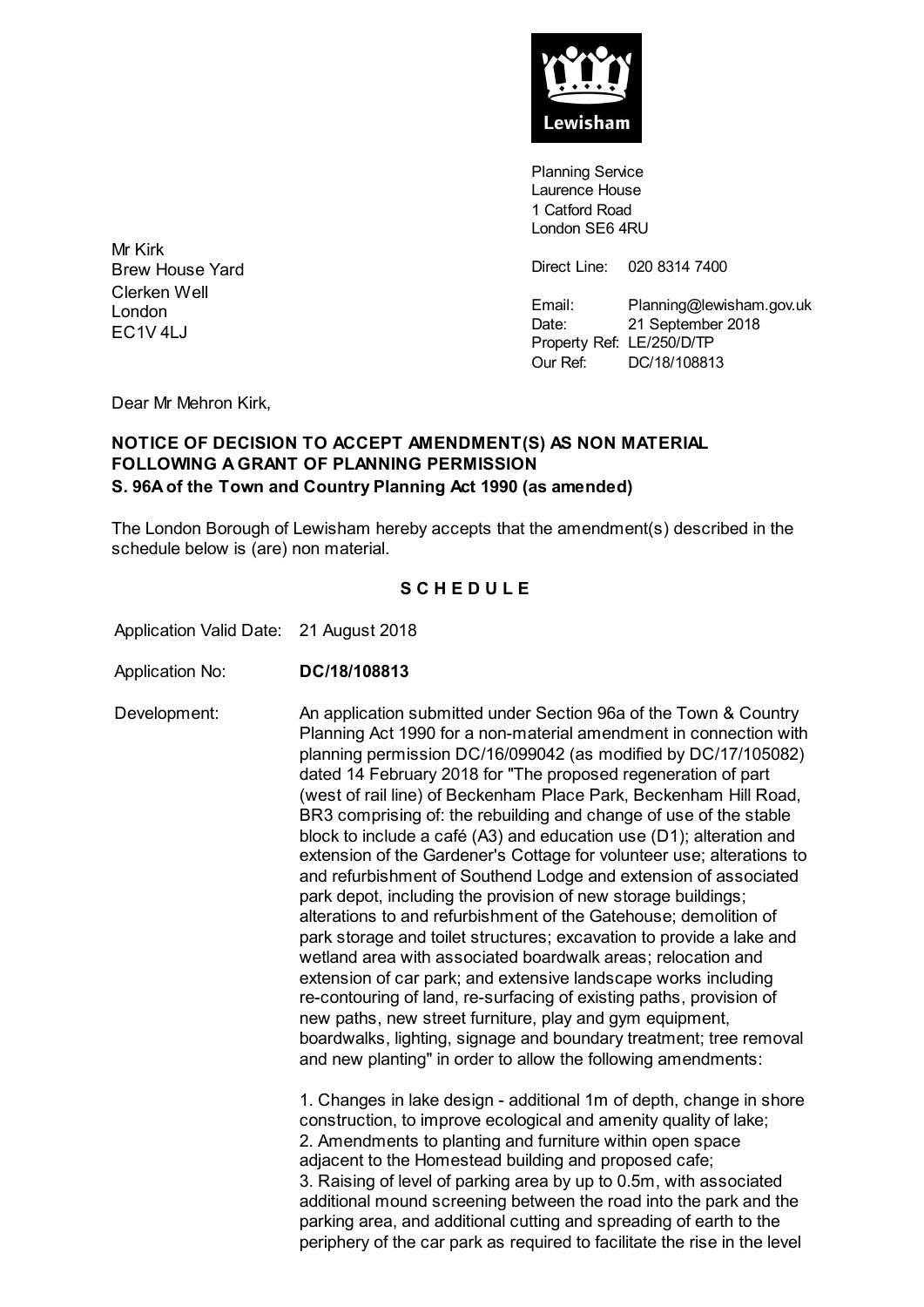of the car park, for drainage and tree protection reasons;

4. Change in location of the southern-most vehicular access point into the car park, for tree protection reasons;

5. Change in location of cycle parking location and reduction in number of covered spaces from 26 to 8;

6. The construction of a longer, shallower ramp for wheelchair users between the toilet block and the Homestead and cafe and associated garden areas, for accessibility reasons;

7. Amendment of fence location near Southend lodge for internal access to the leafyard/park maintenance hub;

8. Slight location and level changes to paths to be constructed, to work better with contours and for tree protection reasons;

9. New connecting footpath to the north of the mansion;

10. Diversification of planting species in selected areas, for biodiversity/seasonal plant growth reasons;

11. Change at Braeside gate entrance from a gate to timber bollards;

12. Slight changes in contours to the south of the lake for safety and drainage purposes;

13. Amendment to the proportions of wall-to-gate within the structure opposite the main entrance to the parking area;

14. Amend the location of the coach parking bay, and introduce additional soft landscaping in the location of the

previously-approved coach parking bay;

15. Amend the location of the proposed vehicular traffic bollards within the existing road leading to the mansion; and

16. Inclusion of traffic direction signage at the intersection of the entrance to the proposed car park with the existing road into the park leading to the mansion.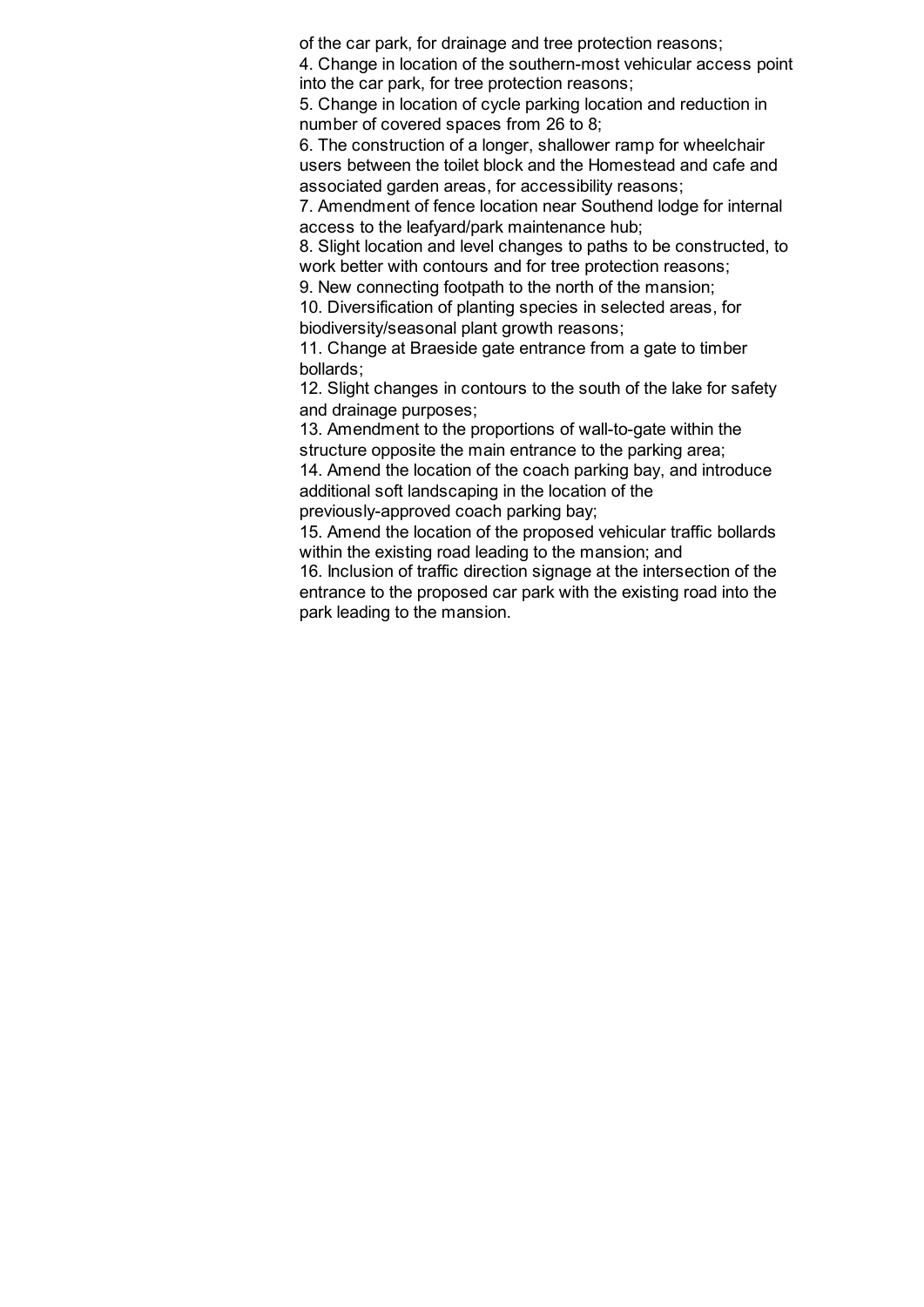1. The development shall be carried out strictly in accordance with the application plans, drawings and documents hereby approved and as detailed below:

*Inserted by Non-Material Amendment application DC/18/108813:*

'Cycle Parking in Beckenham Place Park' (Justification Statement), received 16.04.18; Drawings numbered BP(90)LP 101, 103-105, 109, 115 and BP(90)LP 006, annotated to illustrate proposed changes, received 23.07.18; BP(90)LS 101 and 102, received 23.07.18;

'Explanation of Amendments to Plans' document dated 19.07.18, received 23.07.18; 'Beckenham Place Park - Mounded Garden' document, received 23.07.18; BP(90)LP 102 Rev A, BP(90)LP 106 and BP(90) SK180712, received 17.08.18; 'Cycle Parking in Beckenham Place Park' (Travel Plan commitment for review mechanism), received 20.08.18.

**Reason:** To ensure that the development is carried out in accordance with the approved documents, plans and drawings submitted with the application and is acceptable to the local planning authority.

- 16. (a) No part of the development hereby approved shall be occupied until such time as a user's Travel Plan, in accordance with Transport for London's document 'Travel Planning for New Development in London' has been submitted to and approved in writing by the local planning authority. The development shall operate in full accordance with all measures identified within the Travel Plan from first occupation.
	- (b) The Travel Plan shall specify initiatives to be implemented by the development to encourage access to and from the site by a variety of non-car means, shall set targets and shall specify a monitoring and review mechanism to ensure compliance with the Travel Plan objectives.This must include review mechanisms for cycle parking demand. Additionally, it shall include a programme to monitor the impact of increased (non-event day) visitor numbers on parking stress and congestion in the area around the Park and provide for the introduction of additional measures to mitigate impacts on parking and traffic caused.
	- (c) Within the timeframe specified by (a) and (b), evidence shall be submitted to demonstrate compliance with the monitoring and review mechanisms agreed under parts (a) and (b).

**Reason:** In order that both the local planning authority may be satisfied as to the practicality, viability and sustainability of the Travel Plan for the site and to comply with Policy 14 Sustainable movement and transport of the Core Strategy (June 2011).

25. Prior to the first occupation of the refurbished Stable Block, a Parking Management Plan shall be submitted to and approved by the Local Planning Authority. The plan shall outline the measures that will be employed to discourage informal car parking within the site, particularly along the vehicular access road, and on those roads immediately surrounding the site. The Parking Management Plan must include the specific location, design, materials and wording of the indicated sign at the entrance to the approved car park labelled 'New sign post for restricted access' on the plan BP(90) LP102 hereby approved, to be approved by the Local Planning Authority.

**Reason:** To ensure that parking is managed and to comply with Policy 14 Sustainable movement and transport of the Core Strategy (June 2011), DM Policy 29 Car parking of the Development Management Local Plan (November 2014), and Table 6.2 of the London Plan (2016).

27. The bollards restricting access to the Mansion shown on drawing no. BP(90) LP 102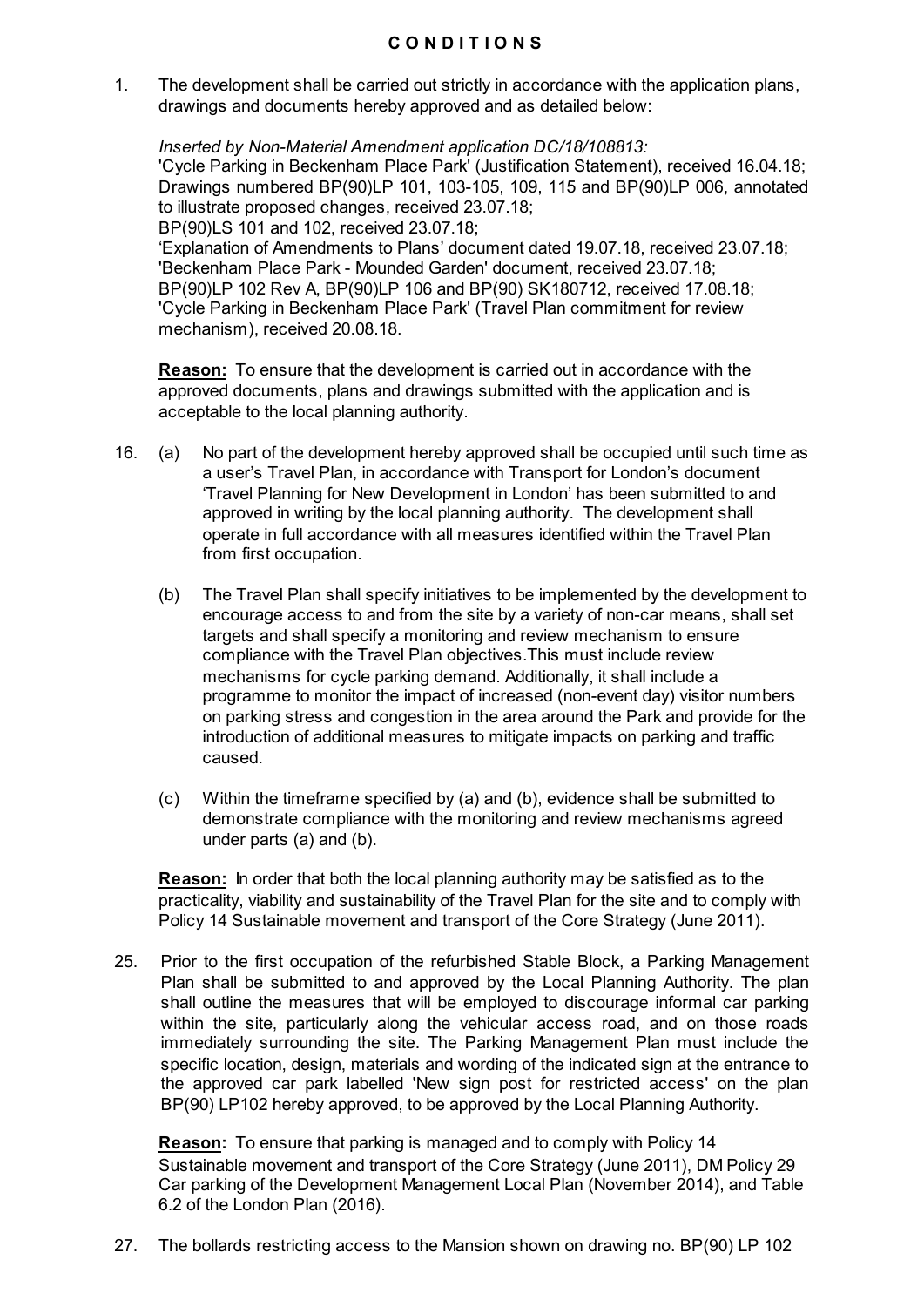Rev A hereby approved shall be provided and retained permanently to ensure that vehicular access to the Mansion is limited to park operational and emergency vehicles only, and coach traffic to allow turning. No parking is permitted within the Mansion access, entrance and drop off area indicated on drawing no. LD PLN 407 Rev A.

**Reason:** To ensure that vehicular access is managed and to comply with Policy 14 Sustainable movement and transport of the Core Strategy (June 2011), DM Policy 29 Car parking of the Development Management Local Plan (November 2014), and Table 6.2 of the London Plan (2016).

## **I N F O R M A T I V E S**

- A. **Positive and Proactive Statement:** The Council engages with all applicants in a positive and proactive way through specific pre-application enquiries and the detailed advice available on the Council's website. On this particular application, positive and proactive discussions took place with the applicant prior to the application being submitted through a pre-application discussion. As the proposal was in accordance with these discussions and was in accordance with the Development Plan, no contact was made with the applicant prior to determination.
- B. The applicant is advised that this permission forms part of the original permission **DC/16/099042 (as modified by DC/17/105082)** and all other conditions attached to that permission are still applicable to the amended scheme. Furthermore for the avoidance of doubt the following plans and documents attached to the original permission are still relevant:

#### *Still relevant by application DC/16/099042:*

DEM-100 Existing Stable Block, EX-100 Existing Stable Block, EX-200 Existing Stable Block Elevation, PL-105, Pl-106, PL-107, PL-108, PL-109, PL-150, PL-151, PL-152, PL-155, PL-156, PL-157, PL-160, PL-200, PL-201, PL-300, REP-100, REP-100, REP-200, REP-250, REP-251, REP-252; EX-151; EX-251; EX-252; EX-250 (Southend Lodge elevations as existing); EX-250 (Gatehouse and Southend Lodge elevations as existing); Cleveland -01; Cleveland -02; LD\_PLN\_301A; LD\_PLN\_304A; LD\_PLN\_305A; LD\_PLN\_215A; LD\_PLN\_216A; LD\_PLN\_217A; LD\_PLN\_218A; LD\_PLN\_219A; LD\_PLN\_220A; LD\_PLN\_221A; LD\_PLN\_210A; LD\_PLN\_211A; LD\_PLN\_212A; LD\_PLN\_000A; LD\_PLN\_001; LD\_PLN\_002A; LD\_PLN\_402A; LD\_PLN\_403A; LD\_PLN\_407A; LD\_PLN\_408A; LD\_SEC\_500A; LD\_SEC\_501A; PL-100 Rev F; PL-105 Rev C; REP-252; PL-251; PL-250; PL-108 Rev P1 (received 15th May 2017); (90)LD 103; (90)LD 104; (90)LD 105; PL-200 Rev D (received 11th July 2017); (90) LD 101 R01; (90) LD 102; (90) LD 107; 6429\_LD\_PLN\_302 (received 31st August 2017).

*Inserted by Minor Material Amendment application DC/17/105082:* Mounded Garden Planning Application Documents; BP(90)LP 013; BP(90)LP 014; BP(90)LS 001; received 22 December 2017; Drawing No. BP(90)LP 108, received 8 February 2018; Drawing No. BP(90)LD 208, received 9 February 2018.

# **R E A S O N F O R G R A N T**

The proposed amendments are non material and therefore approved under s96a of the Town and Country Planning Act 1990 (as amended).